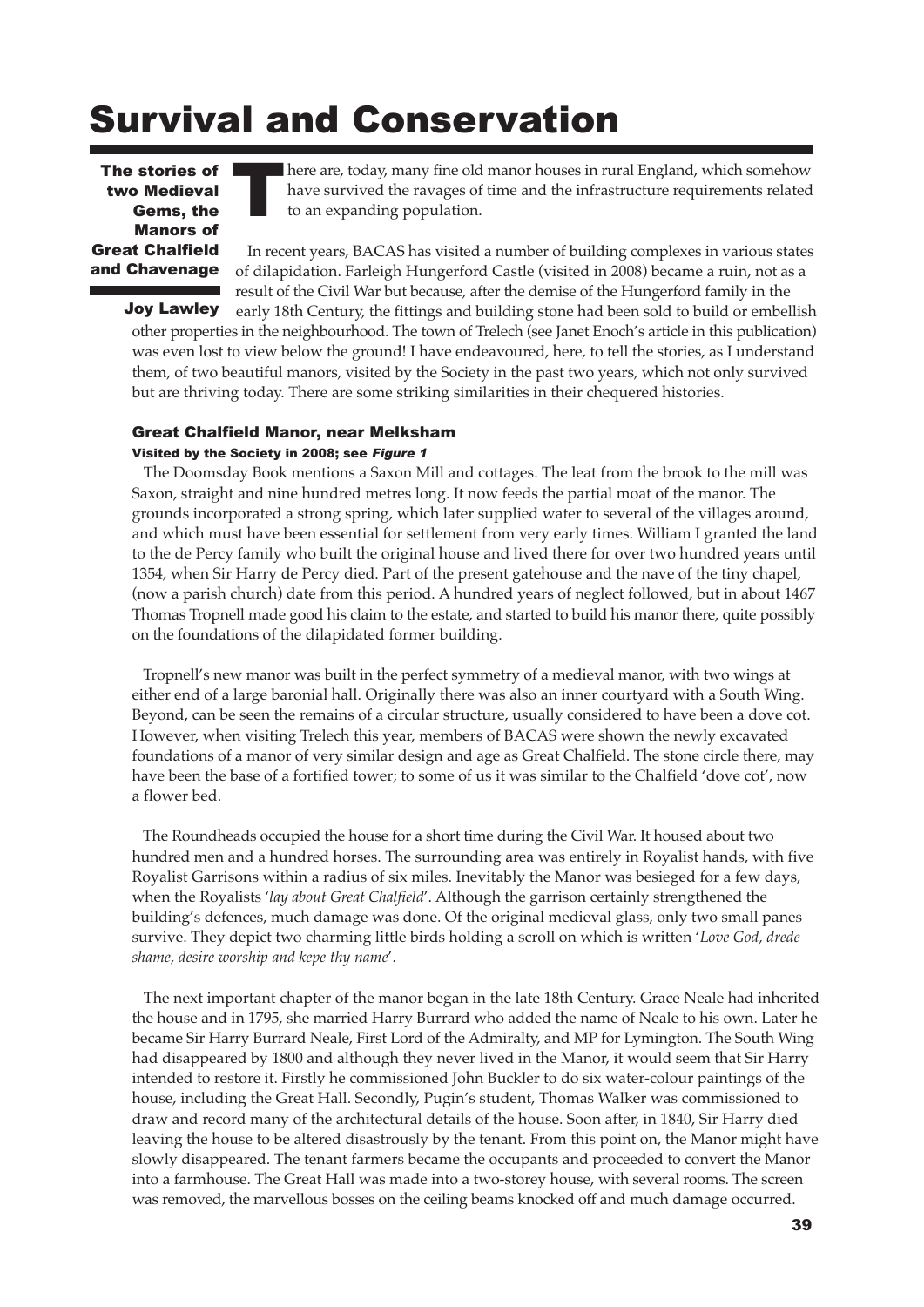

Figure 1 Great Chalfield Manor near Melksham the Society visited the manor in 2008.

Enter Robert Fuller. By the end of the 19th Century, much of the East Wing had disappeared. G.P. Fuller, Robert's father, had bought the house in 1878 and had rented it out. Robert loved the place and bought it from his father. Between 1905 and 1911, he undertook the restoration of the Manor, with the help of the architect, Harold Brakspear. For this exacting task, he had the records of Thomas Walker and John Buckler – a mass of information to reference. Restoration was based on the evidence of the drawings. Everything that needed replacing was copied faithfully from the original. The South Wing, however, could not be replaced as it had disappeared by the beginning of the 18th Century, and there was no pictorial evidence of it.

Robert Fuller and his wife Mabel filled the house with wonderful antiques which they had bought over the years. The National Trust acquired the house, with its contents, in 1943 and it is understood that they were particularly interested in it for several reasons. Firstly, there are three unique original stone masks in the hall. Secondly, the fireplace at the side of the hall provides a very early example of a chimney extending the full height of the house, externally. At that time, most halls had a centrally placed fire, whose smoke ascended through the rafters. Thirdly it was unusual in the 15th Century for a manor to have a private parlour. Normally the area to the west of the hall would have been assigned to the kitchens. In this family room, hidden behind panelling for over three hundred years, there is a wall painting, a portrait thought to be of Thomas Tropnell. If that is so, it is the first portrait of a commoner MP in the country. Finally, on display and of great historical importance, is Tropnell's 'cartulary', a book detailing the many properties that Tropnell owned in Wiltshire.

Great Chalfield is a much loved home, still lived in and cherished by the family who, with great sensitivity and considerable personal expense, restored it to its former appearance.

# Chavenage Manor, near Tetbury.

# Visited by the Society in 2009; see Figure 2

The origins of Chavenage Manor also lie in the distant Saxon past. Princess Goda, the sister of Edward the Confessor, is the earliest recorded owner of the estate, and in the early ninth Century Chavenage Green was the meeting place of the Hundred Court. After the Norman Conquest, the estate was administered by Augustinian monks. By the late 14th Century, some buildings had been erected at Chavenage, and parts of the present house are thought to date from this period.

After the Dissolution of the Monasteries, the Manor and its estate became Crown Property, and was granted first to Thomas Seymour, and later to Sir Walter Denys of Dyrham. However, in 1564 it was sold to Edward Stephens of Eastington, the first of a long line of the Stephens family to live in the house. One hundred years after Thomas Tropnell had rebuilt Great Chalfield, Edward Stephens gutted much of his medieval building, and by 1576 had added two wings and a porch to create a manor in